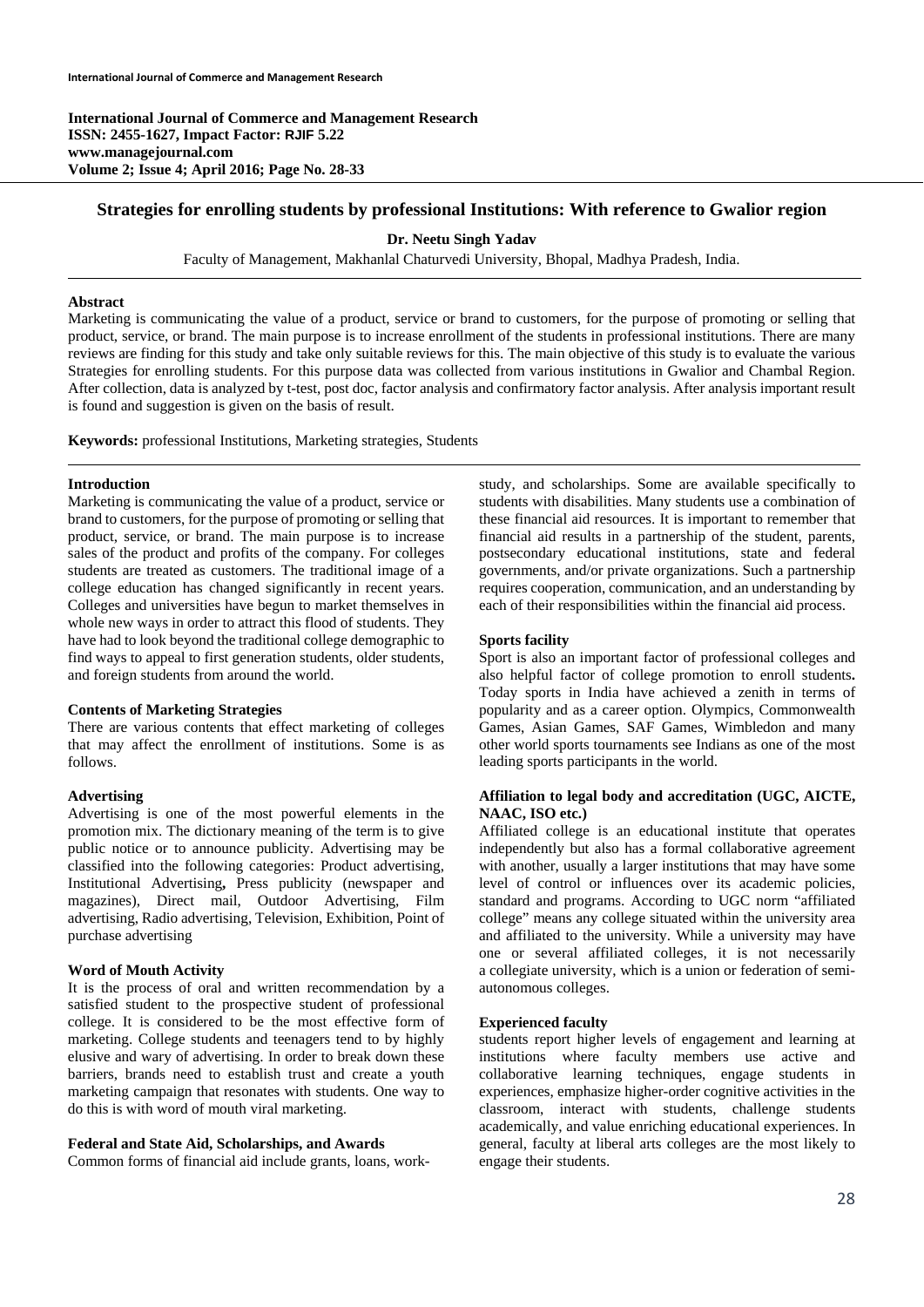### **Placement**

It is the action of placing someone or something somewhere. The concept of placement refers to placing the employee or student on particular location with good job and good salary Campus placement or campus interview is the program conducted within educational institutes or in a common place to provide jobs to students pursuing or in the stage of completing the programme.

#### **Objectives**

The objectives of this study is to design and develop a measure to Evaluate Enrolment Strategies, identify the underlying factors, identify the difference between different Parents income groups, age, gender, occupation, education level and marital status, to find out the most effective means of Enrolment Strategies of Professional Institutions situated in Gwalior & Chambal Region and to open the new vistas for further research

#### **Methodology**

The study was exploratory and descriptive in nature. The data was collected through survey and interview method, and relationships among demographic variables were evaluated by using statistical tools. Sample design includes population, sampling frame, sampling techniques, sampling elements and sample size. The target population for the study is include students and management staff (teaching and non-teaching staff) of professional institutions in the both regions i.e. Gwalior and Chambal Region of the Madhya Pradesh. All individuals of rural & urban from Madhya Pradesh were sampling frame. Non-probability purposive sampling techniques were used to identify the respondents for the study. Individual respondent was sampling element of the study. The population is Sample size was 540 respondents from Students which is seeking admission and also they have enrolled himself in professional institution of Gwalior and Chambal division, and 100 respondent from college staffs included teaching and no teaching in professional institution which is situated in Gwalior and Chambal region in Madhya Pradesh. The data was collected by the researcher himself after developing rapport with the respondents. Data is collected through mainly primary sources like questionnaire, survey and interview methods but some secondary data also be used. Secondary data has been collected secondary data from various literatures to various sources such as research paper in Journals or Research articles and Books, Magazines, Reports (Government/Corporate, News Paper, & Internet etc). Collected data has been analyzed by researcher himself with the help of different statistical calculations using SPSS 20.0 trial version software. Statistical package for social science (SPSS) version 20.0 for windows seven will be used for data analysis and hypotheses testing. Data has been collected from the 20 selected Professional Institutions from all the ten 10 division of Madhya Pradesh, the description of sampling are: ITM, Prestige, BVM, NITM, GICTS, IIITM, Aditya, IITTM, IPS, Vikrant, MPCT, MITS, Boostan, Amity university, HICT, Jain, MKTM, LNUPE, GEC, GRMC College Gwalior (M.P.).

## **Data Analysis Reliability Measure**

|  | <b>Table 1:</b> Reliability Measures of Marketing Strategies |
|--|--------------------------------------------------------------|
|--|--------------------------------------------------------------|

| <b>Reliability Statistics</b> |       |            |  |  |  |  |  |
|-------------------------------|-------|------------|--|--|--|--|--|
| <b>Name Statistics</b>        | Value | N of Items |  |  |  |  |  |
| Cronbach's Alpha              | .846  |            |  |  |  |  |  |
| Split-Half                    | .771  | 24         |  |  |  |  |  |
| Guttman                       | 811   |            |  |  |  |  |  |
|                               | 848   |            |  |  |  |  |  |

It is being considered that reliability should be more than 0.7 as it can be seen in both table (Cronbhachs Alpha.846, Split-Half.771, Gutman.811 and Parallel.848) that the reliability through all tests is more than the standard value, hence the questionnaire were highly reliable.

# **Normality Analysis**

|  |  |  |  | Table 2: Normality Analysis of marketing Strategies |
|--|--|--|--|-----------------------------------------------------|
|--|--|--|--|-----------------------------------------------------|

| <b>Tests of Normality</b>             |                                 |            |      |                     |     |      |  |  |  |  |
|---------------------------------------|---------------------------------|------------|------|---------------------|-----|------|--|--|--|--|
|                                       | Kolmogorov-Smirnov <sup>a</sup> |            |      | <b>Shapiro-Wilk</b> |     |      |  |  |  |  |
|                                       | <b>Statistic</b>                | Sig.<br>Df |      | <b>Statistic</b>    | Df  | Sig. |  |  |  |  |
| Marketing                             | .081                            | 130        | .064 | .982                | 130 | .078 |  |  |  |  |
| a. Lilliefors Significance Correction |                                 |            |      |                     |     |      |  |  |  |  |

The entire table shows that data is normally distributed with insignificant level of.065. It is because if the insignificance value of the Shapiro-Wilk Test is greater than 0.078, the data is normal. This insignificant K-S value indicates the data was normally distributed and no outliers available in the data.

#### **Factor Analysis**

Factor analysis is a statistical method used to describe variability among observed, correlated variables in terms of a potentially lower number of unobserved variables called factors.

**Table 3:** KMO and Bartlett's test

| <b>KMO and Bartlett's Test</b>                           |                    |         |  |  |  |  |
|----------------------------------------------------------|--------------------|---------|--|--|--|--|
| Kaiser-Meyer-Olkin Measure of Sampling Adequacy.<br>.796 |                    |         |  |  |  |  |
|                                                          | Approx. Chi-Square | 872.322 |  |  |  |  |
| Bartlett's Test of<br>Sphericity                         |                    | 276     |  |  |  |  |
|                                                          | Sig.               | K X I   |  |  |  |  |

The Kaiser- Meyer-Olkin Measure of Sampling Adequacy Value was. 796 indicating that the sample was adequate to consider the data as normally distributed. The bartletts test was evaluated through chi-square test having chi-square value 872.322 which is significant at 0.000 level of significant, indicating that null hypothesis is rejected, therefore it is clear that the item to item correlation matrix was pot an identify matrix and therefore, the data were suitable for factor analysis.

### **Factor Distributions**

Principle component factor analysis with Varimax rotation and Kiser normalization was applied. The factor analysis resulted in 7 factors 10 iterations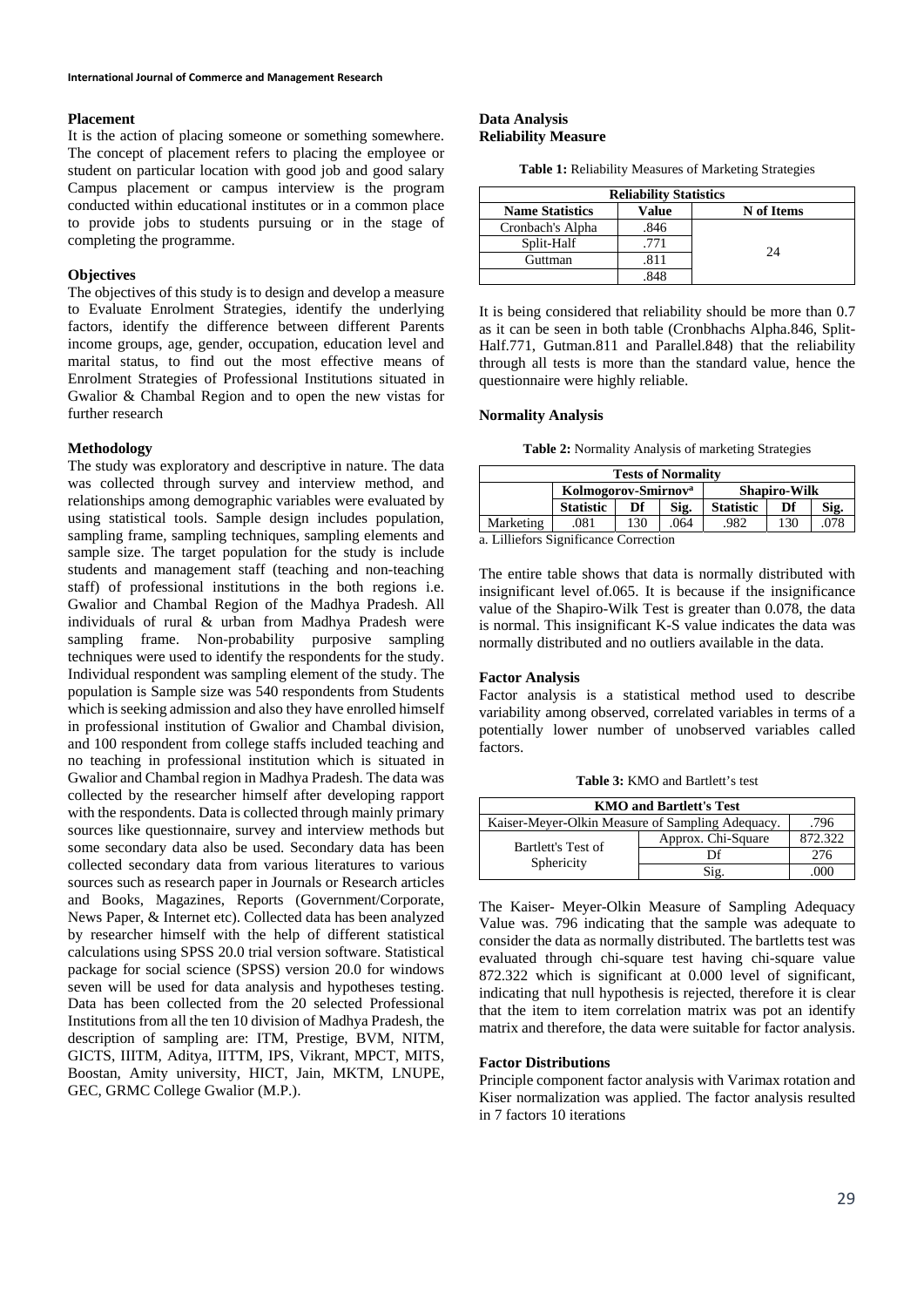| S.             | <b>Factor Name</b> |              | <b>Eigen Value</b>      | <b>Item Covered</b>                                | <b>Factor Load</b> |  |
|----------------|--------------------|--------------|-------------------------|----------------------------------------------------|--------------------|--|
| No.            |                    | <b>Total</b> | % of Variance Explained |                                                    |                    |  |
|                |                    |              |                         | Computer/Research lab                              | .716               |  |
|                | Effective          |              |                         | Approved by Statutory/Regulatory Bodies            | .662               |  |
|                | Infrastructure     | 6.480        | 28.175                  | Ambulance/First Aid Available                      | .660               |  |
|                |                    |              |                         | Company Visit                                      | .611               |  |
|                |                    |              |                         | Affiliation to Legal Body (UGC, AICTE, etc.)       | .571               |  |
|                |                    |              |                         | Large Campus                                       | .740               |  |
| $\overline{c}$ | Promotional        | 2.947        | 12.815                  | <b>Official Websites</b>                           | .726               |  |
|                | <b>Strategies</b>  |              |                         | Highly Qualified Experienced Faculty               | .608               |  |
|                |                    |              |                         | Attractive Brochure/Prospectus of the Institutions | .534               |  |
|                |                    |              |                         | Well Infrastructure                                | .739               |  |
|                | Advertisement      |              |                         | <b>Sports Facility</b>                             | .699               |  |
| 3              |                    | 2.322        | 10.097                  | Transportation                                     | .579               |  |
|                |                    |              |                         | Well/Effective Dress Code (College Name Printed    | .573               |  |
|                |                    |              |                         | T-shirts etc.)                                     |                    |  |
|                |                    |              |                         | Facilities like Banking/post office                | .715               |  |
| 4              | Extracurricular    | 2.099        | 9.125                   | <b>Hostel Facility</b>                             | .667               |  |
|                |                    |              |                         | Seminar about institution in the Schools           | .653               |  |
|                | Financial          |              |                         | Scholarship for merit student                      | .701               |  |
| 5              | Relaxation         | 1.520        | 6.608                   | Advertising                                        | .690               |  |
|                |                    |              |                         | Placement                                          | .611               |  |
|                |                    |              |                         | Social Connectivity                                | .589               |  |
| 6              | Approval           | 1.387        | 6.029                   | Cast benefits/BPL card etc.                        | .562               |  |
|                |                    |              |                         | Fee relaxation                                     | .534               |  |
| 7              | Safety Mechanism   | 1.104        | 4.801                   | Fire Alarm/Protection Equipment Available          | $-.688$            |  |
|                |                    |              |                         | <b>Modern Canteen</b>                              | .680               |  |

## **Table 4:** Factor Distribution of Marketing Strategies

# **Showing result measurement model (Confirmatory Factor Analysis)**

| Chi-Square   | 113.89  |
|--------------|---------|
| Df           | 33      |
| P-Value      | 0.00000 |
| <b>RMSEA</b> | 0.189   |
|              |         |



Fig 1: Confirmatory Factor Analysis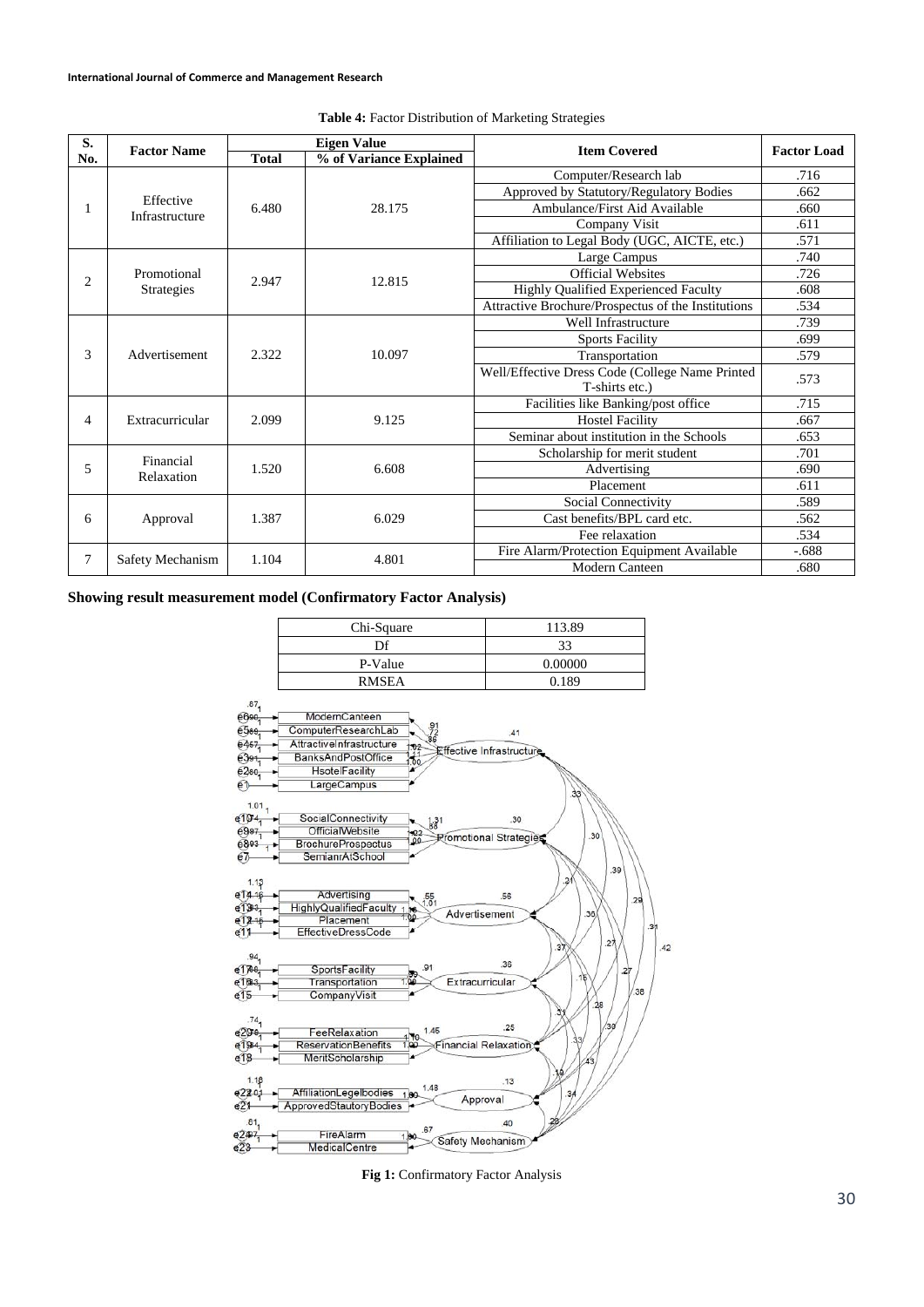**T-test between Marital Status and Marketing strategies H01** – It stated Gender not affected Marketing of Professional Institutions.

The hypothesis was tested using T-test to evaluate the effect of Gender (Male and Female) on Marketing of Professional Institutions, the study two levels of gender

| <b>Independent Sample Test</b> |                                |                                                          |      |                              |                            |      |                   |                                              |             |              |
|--------------------------------|--------------------------------|----------------------------------------------------------|------|------------------------------|----------------------------|------|-------------------|----------------------------------------------|-------------|--------------|
|                                |                                | <b>Levene's Test for</b><br><b>Equality of Variances</b> |      | t-test for Equality of Means |                            |      |                   |                                              |             |              |
|                                |                                | F                                                        | Sig. | т                            | Sig.<br>Df<br>$(2-tailed)$ | Mean | <b>Std. Error</b> | 95% Confidence Interval of<br>the Difference |             |              |
|                                |                                |                                                          |      |                              |                            |      | <b>Difference</b> | <b>Difference</b>                            | Lower       | <b>Upper</b> |
| Marketing                      | Equal variances<br>assumed     | 1.155                                                    | .284 | $-2.087$                     | 125                        | .039 | $-5.20217$        | 2.49214                                      | $-10.13443$ | $-0.26992$   |
|                                | Equal variances<br>not assumed |                                                          |      |                              | $-2.090 \mid 61.640$       | .041 | $-5.20217$        | 2.48861                                      | $-10.17742$ | $-.22693$    |

**Table 7:** Independent Sample test

Levene's test was applied to evaluate equality of variance in responses of male and female respondents. The value of F was found to be 1.155 which is insignificant at 28.4% levels therefore, the null hypothesis indicating not equal variance among groups formed on the basis of Gender (Male and Female) was accepted.

# **T-test between Job Description and Marketing of Professional Institutions**

**H02** – It stated Job Description not affected towards Academic and Research Environment of a Professional Institution.

The hypothesis was tested using T-test to evaluate the effect of Job Description (Teaching and Non-Teaching) on Marketing of a Professional Institutions, the study two levels of Teaching and Non-Teaching

|  | <b>Table 8:</b> Independent Samples Test |  |  |
|--|------------------------------------------|--|--|
|--|------------------------------------------|--|--|

| <b>Independent Samples Test</b> |                                |       |                                                          |       |                              |                      |                           |                                        |                                              |              |
|---------------------------------|--------------------------------|-------|----------------------------------------------------------|-------|------------------------------|----------------------|---------------------------|----------------------------------------|----------------------------------------------|--------------|
|                                 |                                |       | <b>Levene's Test for</b><br><b>Equality of Variances</b> |       | t-test for Equality of Means |                      |                           |                                        |                                              |              |
|                                 |                                | F     | Sig.                                                     | т     | df                           | Sig.<br>$(2-tailed)$ | Mean<br><b>Difference</b> | <b>Std. Error</b><br><b>Difference</b> | 95% Confidence Interval of<br>the Difference |              |
|                                 |                                |       |                                                          |       |                              |                      |                           |                                        | Lower                                        | <b>Upper</b> |
| Marketing                       | Equal variances<br>assumed     | 1.388 | .241                                                     | .317  | 125                          | .190                 | 2.96377                   | 2.25059                                | $-1.49043$                                   | 7.41797      |
|                                 | Equal variances<br>not assumed |       |                                                          | 1.319 | 124.910                      | .190                 | 2.96377                   | 2.24661                                | $-1.48258$                                   | 7.41012      |

Levene's test was applied to evaluate equality of variance in responses of male and female respondents. The value of F was found to be 1.388 which is insignificant at.241% levels therefore, the null hypothesis indicating not equal variance among groups formed on the basis of Marital Status (Married and Unmarried) was accepted.

## **T-test between Gender and Marketing of Professional Institutions**

**H03**– It stated Marital Status not affected Marketing of a Professional Institution.

The hypothesis was tested using T-test to evaluate the effect of Marital Status (Married and Unmarried) on Marketing of Professional Institutions, the study two levels of Marital Status.

|  | Table 10: Independent Sample Test of gender |
|--|---------------------------------------------|
|--|---------------------------------------------|

| <b>Independent Samples Test</b> |                                   |                                                                    |      |       |                              |                     |                           |                                        |            |                                                        |  |
|---------------------------------|-----------------------------------|--------------------------------------------------------------------|------|-------|------------------------------|---------------------|---------------------------|----------------------------------------|------------|--------------------------------------------------------|--|
|                                 |                                   | <b>Levene's Test for</b><br><b>Equality of</b><br><b>Variances</b> |      |       | t-test for Equality of Means |                     |                           |                                        |            |                                                        |  |
|                                 |                                   | F                                                                  | Sig. | т     | df                           | Sig. (2-<br>tailed) | Mean<br><b>Difference</b> | <b>Std. Error</b><br><b>Difference</b> |            | 95% Confidence<br>Interval of the<br><b>Difference</b> |  |
|                                 |                                   |                                                                    |      |       |                              |                     |                           |                                        | Lower      | <b>Upper</b>                                           |  |
| Marketing                       | Equal<br>variances<br>assumed     | 5.208                                                              | .024 | 1.751 | 125                          | .082                | 3.94035                   | 2.25005                                | $-0.51277$ | 8.39347                                                |  |
|                                 | Equal<br>variances not<br>assumed |                                                                    |      | 1.714 | 107.023                      | .089                | 3.94035                   | 2.29881                                | $-.61675$  | 8.49746                                                |  |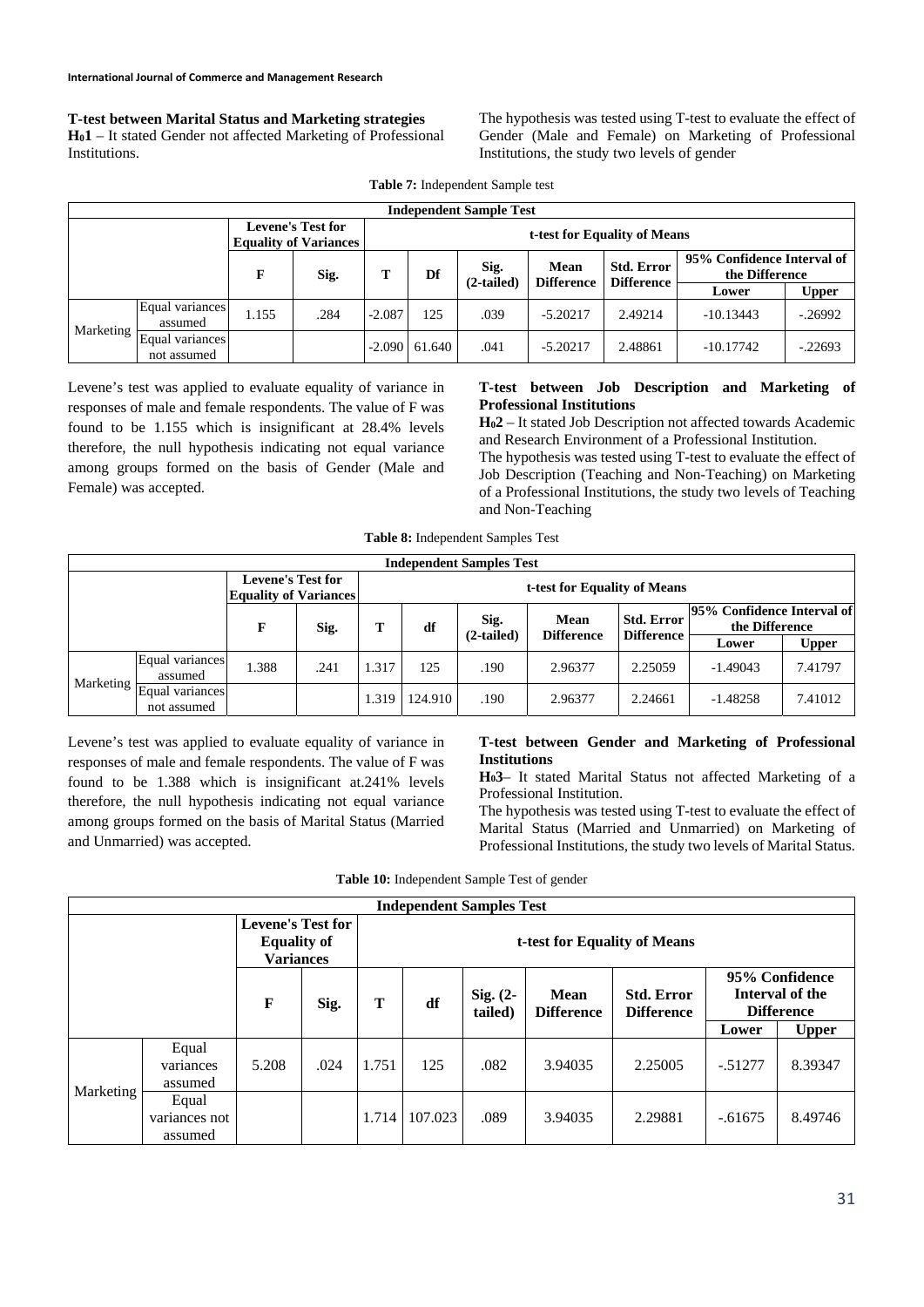Levene's test was applied to evaluate equality of variance in responses of male and female respondents. The value of F was found to be 5.208 which significant at.024 % levels therefore; the null hypothesis indicating not equal variance among groups formed on the basis of Marital Status (Married and Unmarried) was rejected.

# **Findings**

- 1. It is being considered that reliability should be more than 0.7 as it can be seen in both table (Cronbhachs Alpha.846, Split-Half.771, Gutman.811 and Parallel.848) that the reliability through all tests is more than the standard value, hence the questionnaire were highly reliable.
- 2. To normality**,** the entire table shows that data is normally distributed with insignificant level of.065. It is because if the insignificance value of the Shapiro-Wilk Test is greater than 0.078, the data is normal. This insignificant K-S value indicates the data was normally distributed and no outliers available in the data.
- 3. With the help of factor analysis seven factors is to found that is effective infrastructure, promotional strategies, advertisement, extracurricular, financial relaxation, approval and safety mechanism.
- 4. In the Structural Educational Modeling, The Fit Indices of CFA is showing goodness of fit index (GFI) 0.95 even the adjusted goodness of fit Index (AFGI) show a value of 0.79 implying good model. The parsimonious goodness of fit index (PGFI) is 0.49 Value 0.50 or 60 indicate a good parsimony fit.
- 5. T-test between Gender and Marketing strategie**s** showing the value of F was found to be 1.155 which is insignificant at 28.4% levels therefore, the null hypothesis indicating not equal variance among groups formed on the basis of Gender (Male and Female) was accepted.
- 6. According to T-test between Job Description and Marketing of Professional Institutions the value of F was found to be 1.388 which is insignificant at 24.1% levels therefore, the null hypothesis indicating not equal variance among groups formed on the basis of Marital Status (Married and Unmarried) was accepted.
- 7. According to T-test between Marital Status and Marketing of Professional Institutions. The value of F was found to be 5.208 which significant at 2.4% levels therefore, the null hypothesis indicating not equal variance among groups formed on the basis of Marital Status (Married and Unmarried) was rejected.
- 8. Post hoc test between age group, qualification of employee and salary in months of employee with marketing strategies shows that there is no insignificant difference among all factors. So that the hypothesis is accepted.

### **Suggestions**

On the basis of findings and entire research work following suggestions may be given

- a) Print media, Electronic media and outdoor advertisement are the main sources to aware students about the institutions. It is found that in study that most of colleges don't spend much more money on these sources. So it is suggested that these institutions that for using proper advertisement methods they can improve their enrolment.
- b) Scholarship program, transport facility, study tours and Electronic gadgets are the best tools for attracting students

in their organizations. But it seems in study that only few colleges uses this strategies for enrolling students so it is advisable to those type of institutions that they increase this type of programmes in their institutions.

c) Affiliation of legal body and accreditation (UGC, AICTE, NAAC, ISO etc.) helps colleges to make national and international identification. So it is very necessary to professional institutions. So it is suggested to professional colleges that they improve their affiliation and accreditation to increase their enrolment.

Inspite of this facilities word of mouth activity is a very important activity that highly influenced the perspective students so colleges improve this by their students and alumni session.

### **References**

- 1. Alison J, Eisenberg MB. Truth be Told: How College Students Evaluate and Use Information in the Digital Age. Project Information Literacy Progress Report, November 1, 2010, The Information School, University of Washington Research Sponsored by Macarthur Foundation, 2010, 1-72.
- 2. Aslam HD. Performance Evaluation of Teachers in Universities: Contemporary Issues and Challenges. Journal of Educational and Social Research, ISSN 2240‐ 0524, 2011; 1(2):11-31.
- 3. Baker WE, Lutz RJ. An Empirical Test of an Updated Relevance-Accessibility Model of Advertising Effectiveness. Journal of Advertising, 2000; XXIX(1):01- 13.
- 4. Balakirev V, Bickel S, Borovykh A, Frants I, Greshnova E, Konovalova E, *et al*. New Trends in Development Evaluation. Evaluation Working Papers, UNICEF Regional Office for CEE/CIS and IPEN, 2006, 1-121.
- 5. Gordon BR, Hartman WR. Advertising Effects in Presedential Electronics. Marketing Science 2013; 32(1): 19-35.
- 6. Henard F, Roseveare D. Institutional Management in Higher Education Fostering Quality Teaching in Higher Education: Policies and Practices. AnIMHE Guide for Higher Education Institutions, OECD, 2012, 7-54.
- 7. Henard F, Diamond L, Roseveare D. Approaches to Internationalisation and Their Implications for Strategic Management and Institutional Practice. OECD Journal. 2012; 2(2):2-50.
- 8. Silvera DH, Austad B. Factor Predicting the Effectiveness of Celebrity Endorsement Advertisements. European journal of Marketing. 2004, 1509-1526.
- 9. Sliburyte L. The Issues of Effectiveness of Advertisement Communication Process: A Case Study of Lithuania Consumers. International Journal of Human and Social Sciences. 2007; 2(6):331-334.
- 10. Spotts EH, Weinberger GM, Parsons LA. Assessing the use and impact of humour on advertising effectiveness: A contingency Approach. Journal of Advertising. 1997; 26(3):17-32.
- 11. Stassen ML, Doherty K, Poe M. Course Based Review and Assesment Methods Of Understanding Student Learning Office Of Academic Planning & Assesment. Amherst Publication Supported In Part Through A Grant From The President's Reserve, 2001; 2(1):1-50.